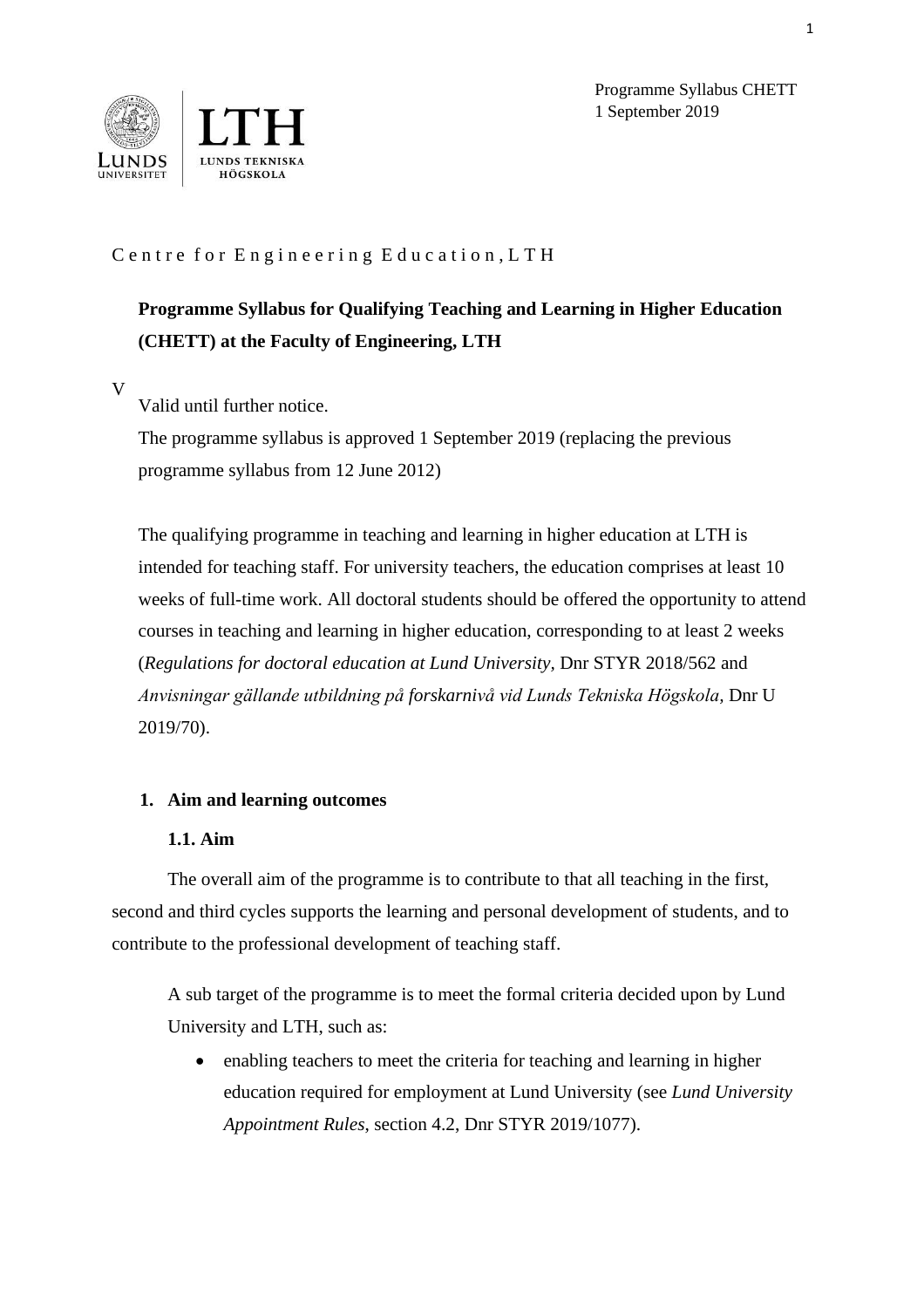- enabling teachers to meet the criteria for teaching and learning in higher education required for promotion to professor at LTH (see *Guidelines for appointment as, and promotion to, professor at LTH*, Dnr STYR 2017/22).
- doctoral students who teach at first or second cycle level must have completed an introductory course in teaching and learning in higher education for at least two weeks, or acquired equivalent qualification (see Lund University *Regulations for doctoral education at Lund University*, Dnr STYR 2018/562 and *Anvisningar gällande utbildning på forskarnivå vid Lunds Tekniska Högskola,* Dnr U 2019/70).

## **1.2. Objectives for the qualifying programme in teaching and learning in higher education**

The programme falls within the second cycle of education. The general objectives for second-cycle courses and study programmes are specified in the *Higher Education Act*, chapter 1 section 9 (Swedish Code of Statues SFS 2006:173).

### **1.3. Specific objectives for the qualifying programme in teaching and learning in higher education at LTH**

In addition to the general outcomes specified in the Higher Education Act, the recommendations for outcomes of qualifying higher education teacher training and mutual recognition issued by the *Association of Swedish Higher Education* (REK 2016:1, see also *Lund University Appointment Rules*, section 4.2, Dnr STYR 2019/1077) are applied, specifying that the overall outcome of qualifying higher education teacher training is:

• that the participant shall demonstrate knowledge, skills, and approaches as a basis for professional work as a university lecturer, within his/her subject area and for contributing to the development of higher education.

This means that the participant shall:

• be able to discuss and problematise student learning within their subject area, drawing upon relevant educational theory and/or subject didactics research, relevant for teaching in higher education,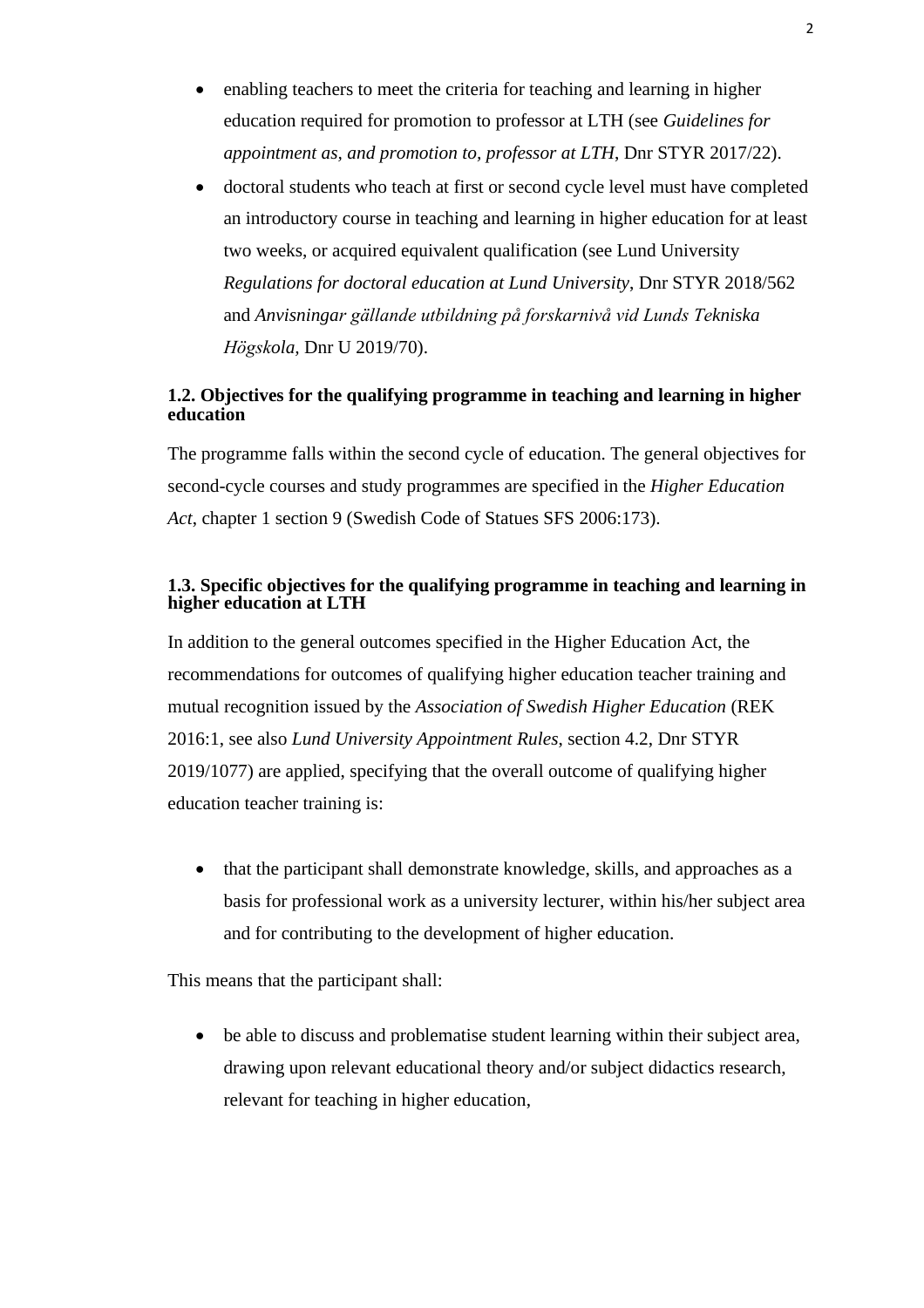- have an ability to plan, teach, examine, and evaluate education and examination on a foundation of research or artistic activity in their own field of knowledge, individually or together with others,
- have an ability to use and contribute to the development of physical and digital learning environments to support the learning of groups and individuals,
- have an ability to meet students in an inclusive way, as well as have knowledge of rules, regulations and required support for students with disabilities,
- be able to use the relevant national and local rules and regulations, as well as discuss the societal goal of higher education and the academic teaching in relation to own practices and students' contribution to education,
- show a reflective approach to his or her role as a teacher, relation with students, as well as the core values of higher education, such as democracy, internationalisation, gender equality, equal opportunities, and sustainability,
- be able to harness, analyse, and communicate his or her own and others' experiences and relevant results of research as basis for the development of educational practice and professional growth,
- and have presented an independent project on teaching and learning in his or her own field of knowledge, drawing upon relevant educational theory and subject didactics research.

## **2. Programme details**

The programme in teaching and learning in higher education at LTH is offered as separate second-cycle courses counted as weeks of full-time study.

The courses are divided into three main categories:

- General courses in teaching and higher education
- Subject-specific courses in teaching and higher education
- Specialisation courses in teaching and higher education

#### **3. The scope and levels of the programme**

To meet the outcomes of the programme and in accordance with the SUHF recommendations, 10 weeks of full-time study are required, comprising of: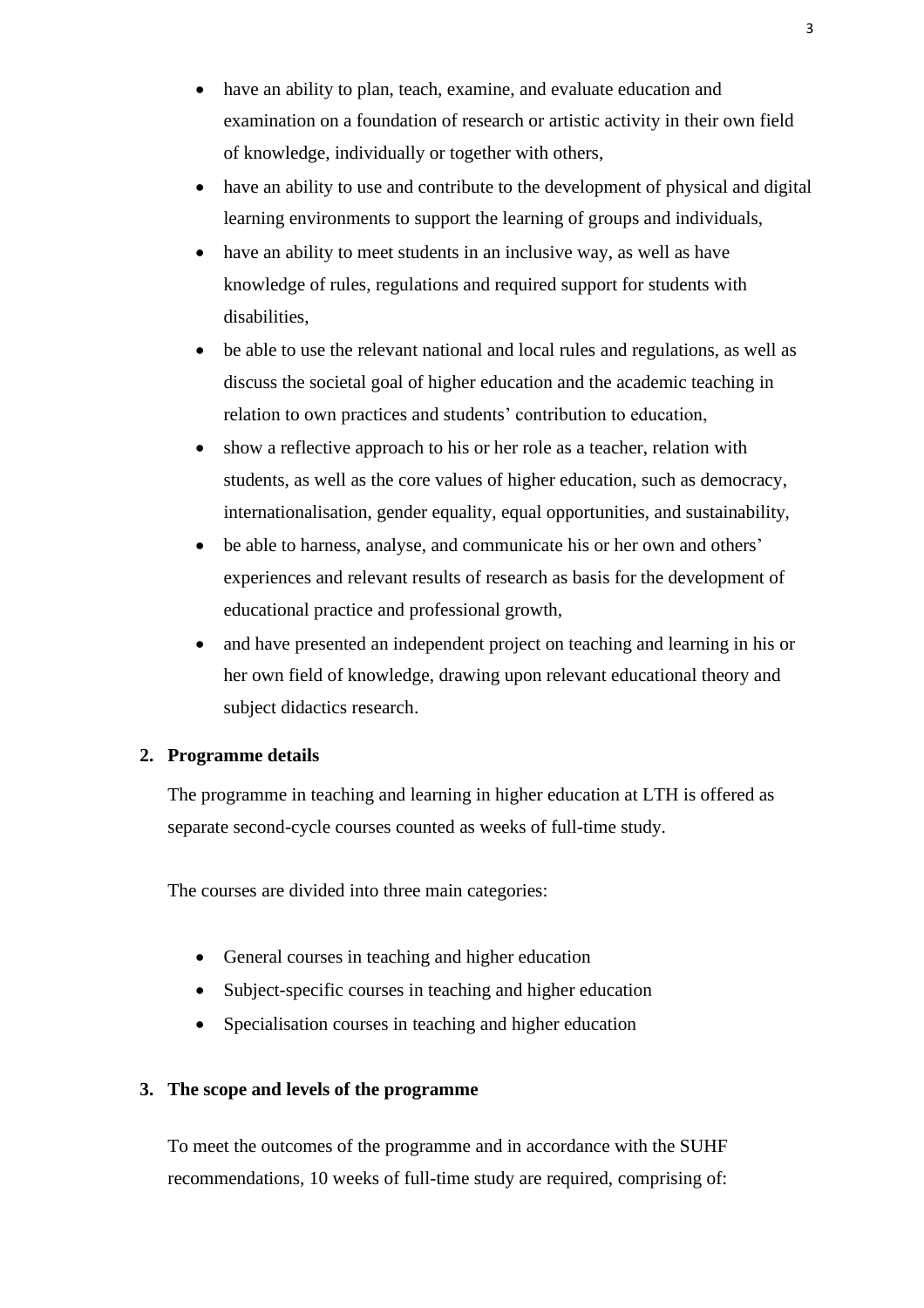- at least 2 weeks of general courses in teaching and higher education
- at least 2 weeks of specialisation courses in teaching and learning in higher education

The available number of weeks within the LTH qualifying higher education pedagogical courses exceeds 10 weeks, and there is no formal upper limit for the number of weeks one individual can study.

#### **4. Specific admission requirements**

The programme is offered as separate courses and therefore participants are admitted to the respective courses and not to the programme. The lowest admission requirement is a completed first-cycle degree. The subject-specific and specialisation courses in teaching and learning in higher education may entail further admission requirements. The admission requirements are stated in the relevant syllabus.

#### **5. Credit transfer from higher education teacher training outside LTH**

The Director of Studies at LTH, with responsibility for higher education, will assess whether credits from courses at other faculties or higher education institutions can be transferred to CHETT courses and what scope and category the transferred weeks belong to (as specified in section 2). The transferred credits are registered in Primula.

#### **6. Certificate**

A certificate can be issued when the programme outcome of at least 10 weeks of higher education teacher training has been completed, according to section 3 (see SUHF's *Recommendations on general learning outcomes for the teaching qualifications required for employment as academic teacher and on mutual recognition, Rek 2016:1).* The certificate is issued, on application, by the officer in charge at the LTH Faculty Office.

SUHF recommends that an assessment at one higher education institution regarding whether the CHETT goals are met for an individual should be recognised by other educational institutions.

## **7. Excellent Teaching Practitioner (ETP)**

Individuals who have been awarded ETP at LTH are considered to meet the requirement for Excellent pedagogical skills according to LU's employment